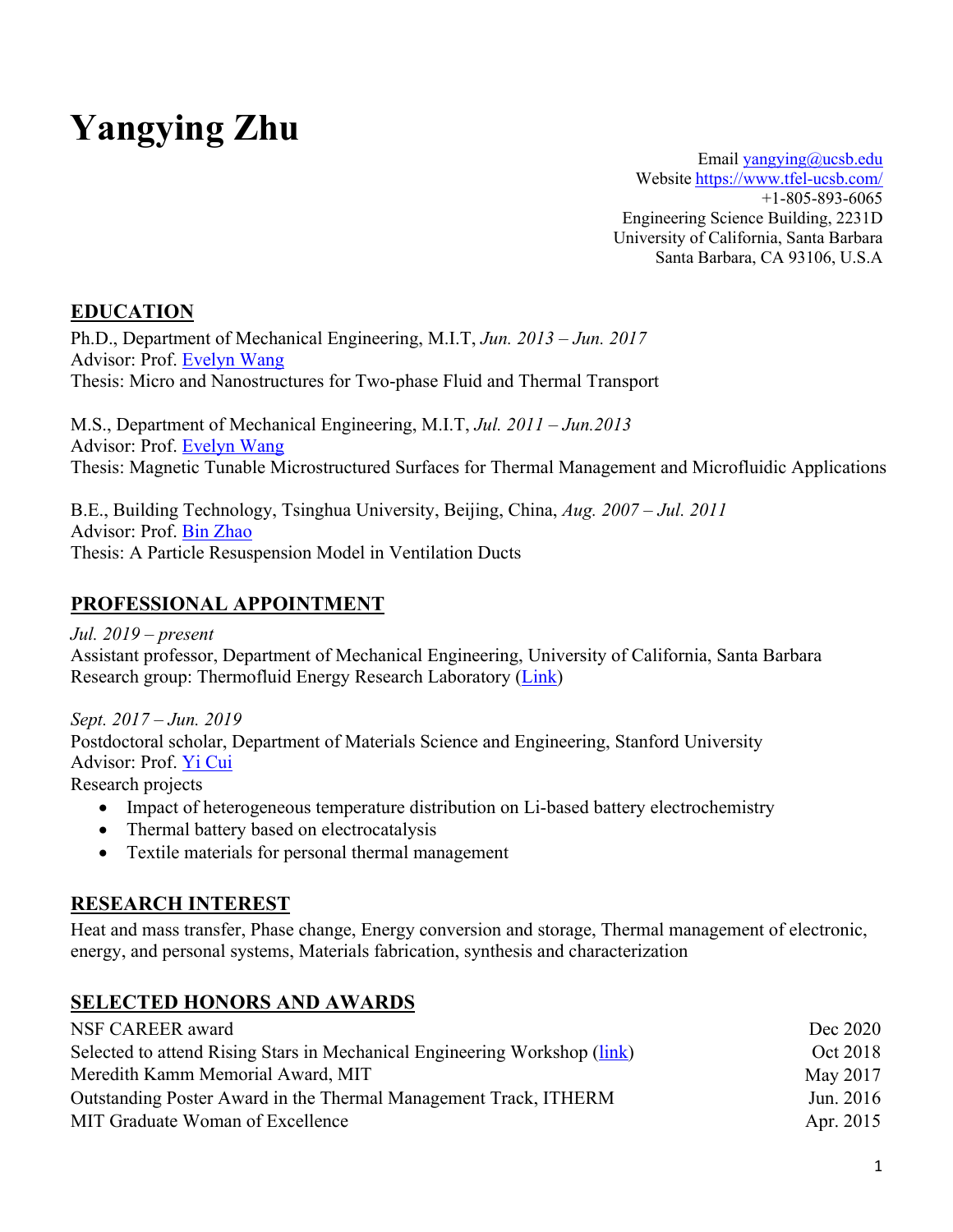| MIT Emerson scholarship                                                  | $2014 - 2016$ |
|--------------------------------------------------------------------------|---------------|
| Second prize, The MIT Mechanical Engineering de Florez Award Competition | Apr. 2014     |
| Winner in the MIT Micro-Nano Poster Session                              | Feb. 2014     |
| Winner in the Shell-MAHLE MIT contest                                    | Feb. 2013     |
| First prize, Tsinghua Student Research Training Project                  | Dec. 2010     |
| Academic Excellence Scholarship, Tsinghua University                     | $2009 - 2010$ |
| First prize, Chinese National College Students Physics Olympiad          | Dec. 2008     |

#### **JOURNAL PUBLICATIONS**

In progress:

- 1. H. Wang, S.C. Kim, T. Rojas, Y. Zhu, Y. Li, L. Ma, K. Xu, A. Ngo, Y. Cui, "Correlating Li-ion Solvation Structures and Electrode Potential Temperature Coefficients", in review.
- 2. Y. Peng\*, W. Li\*, B. Liu, J. Tang, G. Zhou, **Y. Zhu**, T. Wu, W. Huang, C. Zhang, S. Fan, Y. Cui, "Integrated Cooling (i-Cool) Textile of Heat Conduction and Sweat Transportation for Personal Perspiration Management", preprint

#### Published and accepted:

- 1. J. Xu, X. Xiao, Z. Zhang, Y. Wu, D.T. Boyle, H.K. Lee, W. Huang, Y. Li, H. Wang, J. Li, **Y. Zhu**, B. Chen, W. Mitch, Y. Cui, "Designing a Three-phase Electrochemical Pathway to Promote Pt-catalyzed Formaldehyde Oxidation", *Nano Letters*, 20(12), p. 8719-8724, 2020. doi.org/10.1021/acs.nanolett.0c03560
- 2. H. Wang\*, **Y. Zhu\***, S.C. Kim, A. Pei, Y. Li, D. Boyle, H. Wang, Z. Zhang, Y. Ye, W. Huang, Y. Liu, J. Xu, J. Li, F. Liu, Yi Cui, "Underpotential Lithium Plating on Graphite Anodes Caused by Temperature Heterogeneity", *PNAS*, 117(47), p. 29453-29461, 2020 (\* equal contribution) doi.org/10.1073/pnas.2009221117
- 3. L. Zhao, Y. Qi, P. Luzzatto-Fegiz, Y. Cui, **Y. Zhu**, "COVID-19: Effects of environmental conditions on the propagation of respiratory droplets", *Nano Letters*, 20(10), p. 7744-7750, 2020. doi: 10.1021/acs.nanolett.0c03331
- 4. M. Wei, Y. Song, Y. Zhu, D.J. Preston, C.S. Tan, E.N. Wang, "Heat transfer suppression by suspended droplets on microstructured surfaces", Applied Physics Letters, 116, p. 233703, 2020. doi: 10.1063/5.0010510
- 5. G. Zhou, A. Yang, Y. Wang, G. Gao, A. Pei, X. Yu, **Y. Zhu**, L. Zong, B. Liu, J. Xu, N. Liu, J. Zhang, Y. Li, L.W. Wang, H. Hwang, M. Brongersma, S. Chu, Y. Cui, "Electrotunable liquid sulphur microdroplets", *Nature Communications*, 11, p. 606, 2020. doi: 10.1038/s41467-020-14438-2
- 6. Y. Liu, **Y. Zhu**, Y. Cui, "Challenges and opportunities for fast charging lithium–ion batteries", *Nature Energy*, 4, p. 540-550, 2019. doi: 10.1038/s41560-019-0405-3
- 7. **Y. Zhu**\*, J. Xie\*, A. Pei, B. Liu, Y. Wu, D. Lin, J. Li, H. Wang, H. Chen, J. Xu, A. Yang, C.-L. Wu, H. Wang, W. Chen, Y. Cui, "Fast lithium growth and short circuit induced by localized-temperature hotspots in lithium batteries", *Nature Communications*, 10(1), p. 2067, 2019. (\* equal contribution) Highlighted in SLAC news. doi: 10.1038/s41467-019-09924-1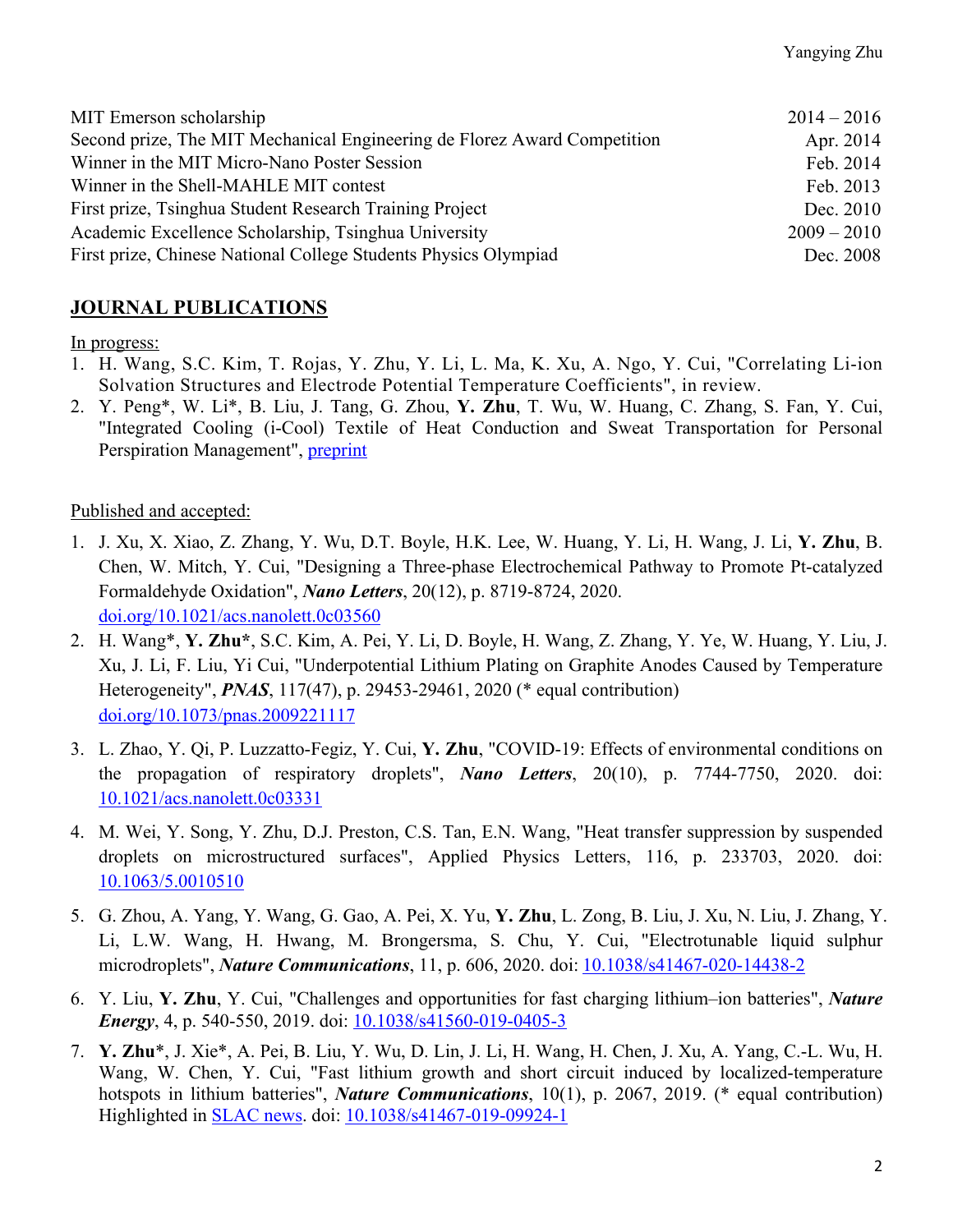- 8. H. Wang, Y. Li, Y. Li, Y. Liu, D. Lin, C. Zhu, G. Chen, A. Yang, K. Yan, H. Chen, **Y. Zhu**, J. Li, J. Xie, J. Xu, Z. Zhang, R. Vilá, A. Pei, K. Wang, Y. Cui, "Wrinkled Graphene Cages as Hosts for High-Capacity Li Metal Anodes Shown by Cryogenic Electron Microscopy", *Nano Letters*, 19(2), p. 1326- 1335, 2019. doi: 10.1021/acs.nanolett.8b04906
- 9. H. Wang, D. Lin, J. Xie, Y. Liu, H. Chen, Y. Li, J. Xu, G. Zhou, Z. Zhang, A. Pei, **Y. Zhu**, K. Liu, K. Wang, Y. Cui, "An Interconnected Channel - Like Framework as Host for Lithium Metal Composite Anodes", *Advanced Energy Materials*, 9(7), p. 1802720, 2019. doi: 10.1002/aenm.201802720
- 10. J. Li, **Y. Zhu**, W. Chen, Z. Lu, J. Xu, A. Pei, Y. Peng, Z. Zhang, S. Chu, Y. Cui, "Breathing Mimicking Electrocatalysis for Oxygen Evolution and Reduction", *Joule*, 2018. doi: 10.1016/j.joule.2018.11.015
- 11. L. Zhang\*, **Y. Zhu**\*, Z. Lu, L. Zhao, K.R. Bagnall, S.R. Rao, E.N. Wang, "Characterization of thin film evaporation in micropillar wicks using micro-Raman spectroscopy", *Applied Physics Letters*, 113, p. 163701, 2018. doi: 10.1063/1.5048837 (\* equal contribution)
- 12. J. Li, G. Chen, **Y. Zhu**, Z. Liang, A. Pei, C-L. Wu, H. Wang, H.R. Lee, K. Liu, S. Chu, Y. Cui, "Efficient electrocatalytic CO2 reduction on three-phase interface", *Nature Catalysis*, 1, p. 592-600, 2018. doi: 10.1038/s41929-018-0108-3
- 13. R. Zhang\*, B. Liu\*, A. Yang\*, **Y. Zhu**\*, C. Liu, G. Zhou, J. Sun, P-C. Hsu, W. Zhao, D. Lin, Y. Liu, A Pei, J. Xie, W. Chen, J. Xu, Y. Jin, T. Wu, Y. Cui, "In-situ investigation on the nanoscale capture and evolution of aerosols on nanofibers", *Nano Letters*, 18(2), p. 1130-1138, 2018. doi: 10.1021/acs.nanolett.7b04673 (\* equal contribution)
- 14. Y. Peng, J. Chen, A. Song, P. Catrysse, P-C Hsu, L. Cai, B. Liu, **Y. Zhu**, G. Zhou, D.S. Wu, H.R. Lee, S. Fan, Y. Cui, "Nanoporous polyethylene microfibre for large scale radiative cooling fabric", *Nature Sustainability*, 1, p. 105-112, 2018. doi: 10.1038/s41893-018-0023-2
- 15. S. Somasundarama, **Y. Zhu**, Z. Lu, S. Adera, H. Bin, M. Wei, C.S. Tan, E.N. Wang, "Thermal design optimization of evaporator micropillar wicks", *International Journal of Thermal Sciences*, 134, p.179- 187, 2018. doi: 10.1016/j.ijthermalsci.2018.07.036
- 16. Z. Lu, D.J. Preston, D.S. Antao, **Y. Zhu**, E.N. Wang, "Co-existence of pinning and moving on a contact line", *Langmuir*, 33(36), p. 8970–8975, 2017. doi: 10.1021/acs.langmuir.7b02070
- 17. **Y. Zhu,** D.S. Antao, D.W. Bian, S.R. Rao, J. Sircar, T.J. Zhang, E.N. Wang, "Suppressing High-Frequency Temperature Oscillations in Microchannels with Surface Structures", *Applied Physics Letters*, 110(3), p. 033501, 2017. doi: 10.1063/1.4974048
- 18. D.J. Preston, A. Anders, B. Barabadi, E. Tio, **Y. Zhu**, D. Dai, E.N. Wang, "Electrowetting-on-Dielectric Actuation of a Spatial and Angular Manipulation Stage", *Applied Physics Letters*, 109(24), p. 244102, 2016. doi: 10.1063/1.4971777
- 19. H.J. Cho, D.J. Preston, **Y. Zhu**, E.N. Wang, "Nanoengineered Materials for Liquid-Vapour Phase-Change Heat Transfer", *Nature Reviews Materials*, 2, p. 16092, 2016. doi: 10.1038/natrevmats.2016.92
- 20. **Y. Zhu**, D.S. Antao, K.-H. Chu, S. Chen, T.J. Hendricks, T.J. Zhang, E.N. Wang, "Surface Structure Enhanced Microchannel Flow Boiling", *Journal of Heat Transfer*, 138(9), p. 091501, 2016. doi: 10.1115/1.4033497
- 21. **Y. Zhu**, D.S. Antao, T. Zhang, E.N. Wang, "Suppressed Dry-out in Two-Phase Microchannels via Surface Structures", *Journal of Heat Transfer*, 138(8), p. 080905, 2016. doi: 10.1115/1.4033818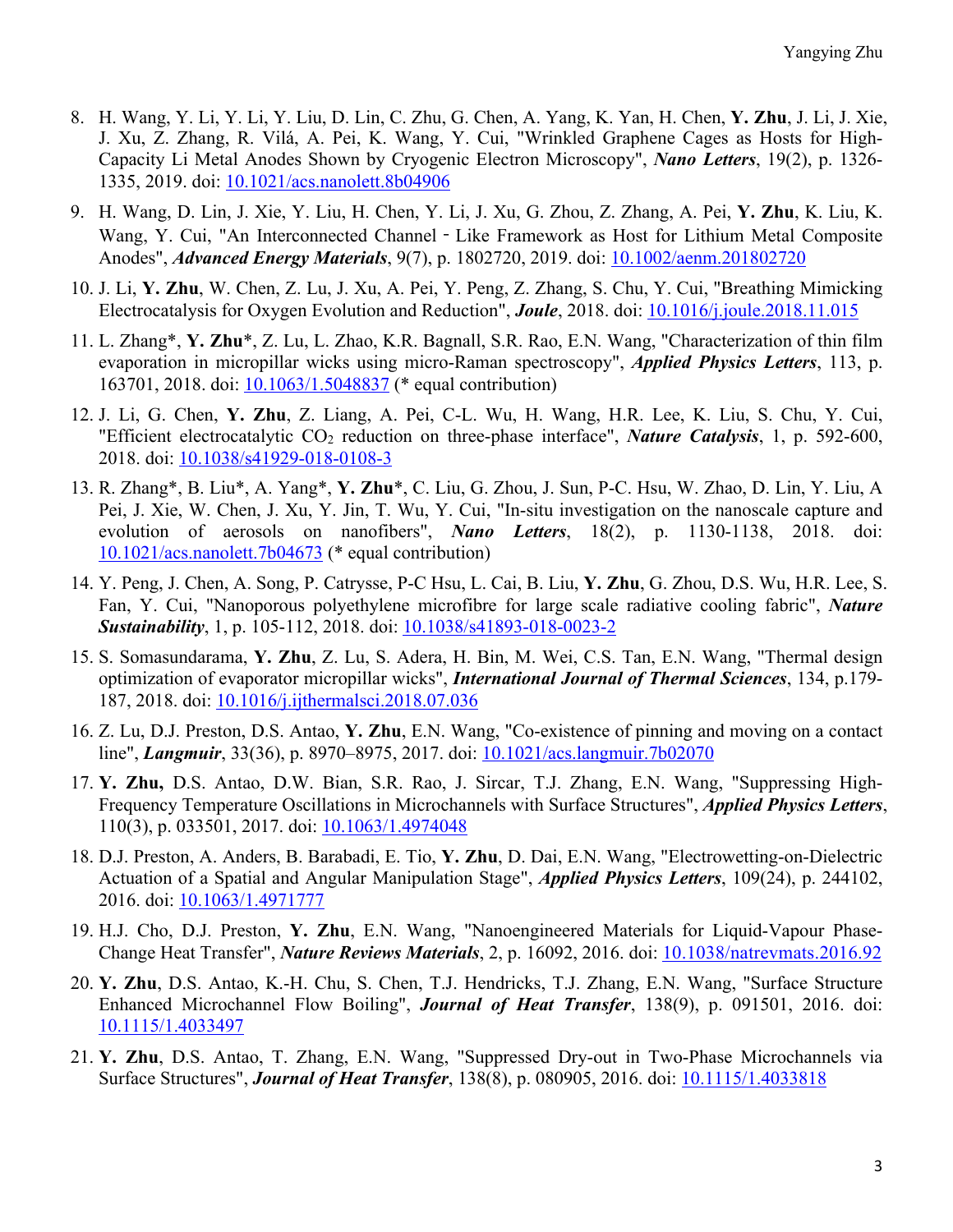- 22. **Y. Zhu,** D.S. Antao, Z. Lu, S. Somasundaram, T.J. Zhang, E.N. Wang, "Prediction and Characterization of Dry-out Heat Flux in Micropillar Wick Structures", *Langmuir*, 32(7), p. 1920–1927, 2016. doi: 10.1021/acs.langmuir.5b04502
- 23. D.S. Antao**,** S. Adera, **Y. Zhu**, E. Farias, R. Raj, E.N. Wang, "Dynamic Evolution of the Evaporating Liquid-Vapor Interface in Micropillar Arrays", *Langmuir*, *32* (2), p. 519–526, 2016. doi: 10.1021/acs.langmuir.5b03916
- 24. **Y. Zhu**, D.S. Antao, R. Xiao, E.N. Wang, "Real-Time Manipulation with Magnetically Tunable Structures", *Advanced Materials*, 26(37), p. 6442–6446, 2014. doi: 10.1002/adma.201401515
	- Featured on the front cover of *Advanced Materials*, and highlighted in MIT news, MIT home page.
	- Video news: https://www.youtube.com/watch?v=gq6SYIrbcrk
- 25. R. Raj, R. Enright, **Y. Zhu**, S. Adera, E.N. Wang, "Unified Model for Contact Angle Hysteresis on Heterogeneous and Superhydrophobic Surfaces", *Langmuir*, 28(45), p. 15777-15788, 2012. doi: 10.1021/la303070s
- 26. **Y. Zhu**, B. Zhao, B. Zhou, Z. Tan, "A Particle Resuspension Model in Ventilation Ducts," *Aerosol Science and Technology*, 46(2), p. 222-235, 2012. doi: 10.1080/02786826.2011.618471

### **BOOK CHAPTERS**

- 1. **Y. Zhu**, H.K. Mutha, Y. Zhao, E.N. Wang, "Manipulating Water and Heat with Nanoengineered surfaces", in P. Norris and L. Friedersdorf (ed.), *Women in Nanotechnology*, Springer, 2019.
- 2. **Y. Zhu,** D.S. Antao, E.N. Wang, "Bio-Inspired Surfaces for Enhanced Boiling", in T. Deng (ed.), *Bioinspired Engineering of Thermal Materials*, Wiley, 2018.
- 3. D.S. Antao, **Y. Zhu**, E.N. Wang, "Boiling on Enhanced Surfaces", in F. Kulacki, *Handbook of Thermal Science and Engineering*, Springer, 2017.

#### **CONFERENCE PAPERS AND PRESENTATIONS**

Peer reviewed conference papers:

- 1. **Y. Zhu**, J. Xie, A. Pei, Y. Cui, "Localized temperature hotspot induced fast lithium growth and short circuit in lithium batteries", Proceedings of the 2nd Pacific Rim Thermal Engineering Conference, Hawaii, Dec 13-17, 2019
- 2. J. Sircar, **Y. Zhu**, S.R. Rao, D.S. Antao, T.J. Zhang, E.N. Wang, "Height-dependent, Surface structure enhanced, Intrachip Flow Boiling of Methanol", Proceedings of the 2<sup>nd</sup> Pacific Rim Thermal Engineering Conference, Hawaii, Dec 13-17, 2019
- 3. L. Zhang\*, **Y. Zhu\***, S.R. Rao, K.R. Bagnall, D.S. Antao, A. Leroy, L. Zhao, B. Bhatia, C.C., Kelsall, E.N. Wang, "In situ temperature measurement of evaporation in micropillar wick structures using micro-Raman spectroscopy", Proceedings of the 16th International Heat Transfer Conference, IHTC-16, Beijing, China, Aug 10-15, 2018. (\* equal contribution) doi: 10.1615/IHTC16.bae.023152
- 4. Y. Song, **Y. Zhu**, D.J. Preston, H.J. Cho, Z. Lu, E.N. Wang, "Investigating the relationship between surface wickability and CHF during pool boiling", Proceedings of the 16th International Heat Transfer Conference, IHTC-16, Beijing, China, Aug 10-15, 2018. doi: 10.1615/IHTC16.bae.023315
- 5. K.L. Wilke\*, K.B. Kalinina\*, **Y. Zhu**, D.J. Preston, D.S. Antao, E.N. Wang, "Enhancement of dry-out heat flux in non-uniform variable permeability wicking structures", Proceedings of the 16th International Heat Transfer Conference, IHTC-16, Beijing, China, Aug 10-15, 2018. doi: 10.1615/IHTC16.bae.024136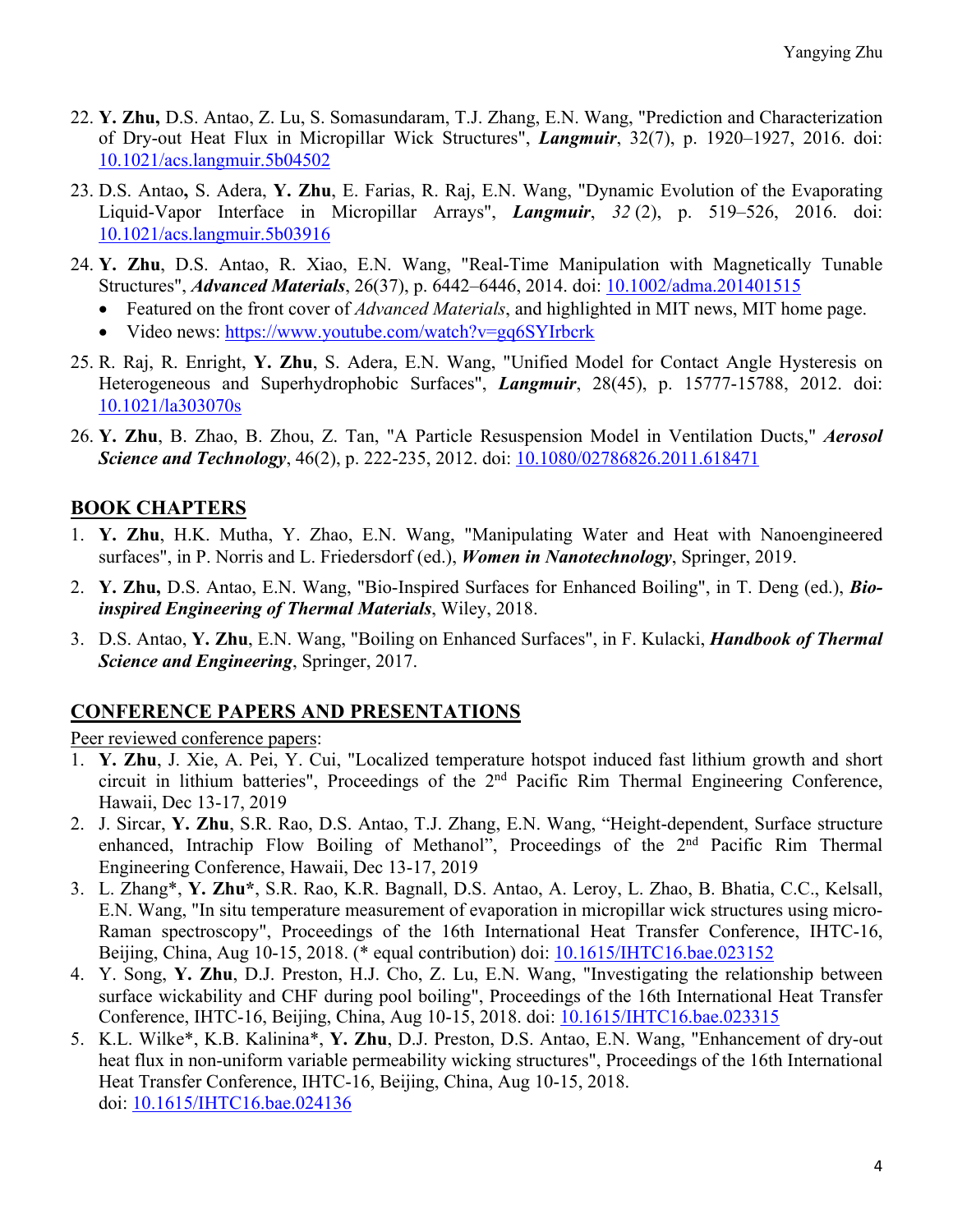- 6. **Y. Zhu**, Z. Lu, D.S. Antao, H. Li, T.J. Zhang, E.N. Wang, "Model optimization of dry-out heat flux from micropillar wick structures," ITHERM, Las Vegas, NV, May 31-Jun 3, 2016. doi: 10.1109/ITHERM.2016.7517573 (**Outstanding Poster Award**)
- 7. **Y. Zhu**, D.S. Antao, D.W. Bian, T. Zhang, E.N. Wang, "Reducing instability and enhancing critical heat flux using integrated micropillars in two-phase microchannel heat sinks," 18th International Conference on Solid-State Sensors, Actuators and Microsystems (TRANSDUCERS), Anchorage, AK, June 21-25, 2015. doi: 10.1109/TRANSDUCERS.2015.7180931
- 8. **Y. Zhu**, D.S. Antao, K.-H. Chu, T.J. Hendricks, E.N. Wang, "Enhancing flow boiling heat transfer in microchannels with structured surfaces," International Heat Transfer Conference, Kyoto, Japan, August 10-15, 2014. doi: 10.1615/IHTC15.nms.009508
- 9. **Y. Zhu**, R. Xiao, E.N. Wang, "Design and fabrication of magnetically tunable microstructured surfaces," 17th International Conference on Solid-State Sensors, Actuators and Microsystems (TRANSDUCERS), Barcelona, Spain, June 16-20, 2013. doi: 10.1109/Transducers.2013.6627079
- 10. K.-H. Chu, **Y. Zhu**, N. Miljkovic, Y. Nam, R. Enright, E.N. Wang, "Enhanced boiling heat transfer with copper oxide hierarchical surfaces," 17th International Conference on Solid-State Sensors, Actuators and Microsystems (TRANSDUCERS), Barcelona, Spain, June 16-20, 2013. doi: 10.1109/Transducers.2013.6627258

Conference presentations:

- 1. L Zhao, S. Seshadri, J. Read de Alaniz, P. Luzzatto-Fegiz., **Y. Zhu**, "Manipulating Bubble Dynamics via Photo-Responsive Surfactants and Light for Microgravity Boiling", ASME 2020 Summer Heat Transfer Conference, July 13-15, 2020.
- 2. **Y. Zhu**, "Temperature Hotspots Induced Lithium Growth and Short Circuit in Lithium Batteries", **invited talk** at the 5th International Conference on Energy Conversion and Storage, Beijing, August 14- 16, 2019.
- 3. **Y. Zhu**, D.S. Antao, E.N. Wang, "Suppressed dry-out in two-phase microchannels via surface structures," ASME International Mechanical Engineering Congress & Exposition, Houston, TX, November 13-19, 2015.
- 4. **Y. Zhu**, D.S. Antao, D.W. Bian, E.N. Wang, "The role of microstructured surfaces in microchannel flow boiling," Gordon Research Conference on Micro & Nanoscale Phase Change Heat Transfer, Galveston, TX, January 11-16, 2015.
- 5. **Y. Zhu**, R. Xiao, E.N. Wang, "Tunable magnetic microstructured surfaces for microfluidic and thermal management applications," ASME 2013 Summer Heat Transfer Conference, Minneapolis, MN, July 14- 19, 2013.
- 6. K.-H. Chu, **Y. Zhu**, N. Miljkovic, Y. Nam, R. Enright, E.N. Wang, "Copper oxide hierarchical surfaces for enhanced pool boiling heat transfer," ASME 2013 Summer Heat Transfer Conference, Minneapolis, July 14-19, 2013.
- 7. R. Raj, R. Enright, **Y. Zhu**, S. Adera, E.N. Wang, "Thermodynamic model for contact angle hysteresis on heterogeneous and superhydrophobic surfaces," ASME 2013 Summer Heat Transfer Conference, Minneapolis, MN, July 14-19, 2013.

## **US PATENTS**

- 1. E.N. Wang, **Y. Zhu**, R. Xiao, "Magnetically tunable microstructured surfaces, " Application No.: 14/294,829, Publication Date: 12/04/2014
- 2. E.N. Wang, **Y. Zhu**, D.S. Antao, K-H. Chu, "Enhanced flow boiling heat transfer in microchannels with structured surfaces," Application No.: 14/811,811, Publication Date: 02/04/2016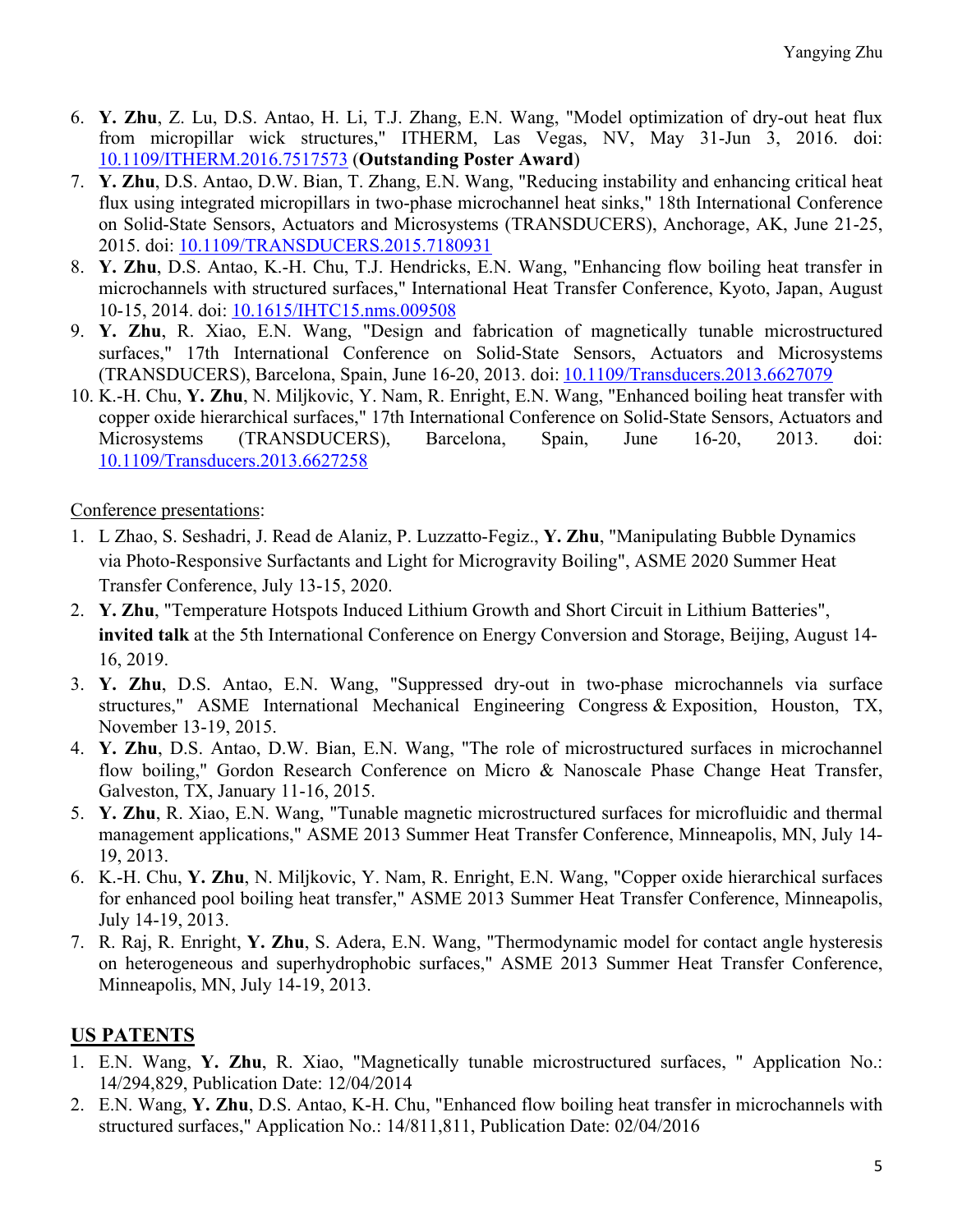## **INVITED SEMINARS**

- 1. Y. Zhu, "Microscopic Thermal-Fluids Engineering for Next-generation Energy and Electronic Systems", invited seminar at the Institute of Energy Efficiency, UCSB, 11/14/2019
- 2. Y. Zhu, "Microscopic Thermal-Fluids Engineering for Next-generation Energy and Electronic Systems", invited seminar at Texas A&M University, 11/07/2019
- 3. Y. Zhu, "Microscopic Thermal-Fluids Engineering for Next-generation Energy and Electronic Systems", invited ACRC seminar at University of Illinois, Urbana-Champaign, 09/12/2019
- 4. Y. Zhu, "Microscopic Thermal-Fluids Engineering for Next-generation Energy and Electronic Systems", invited seminar at

Department of Mechanical Engineering, University of California, Berkeley, 04/02/2019 Department of Mechanical Engineering, Carnegie Mellon University, 01/30/2019 Department of Mechanical Engineering and Materials Science, Yale University, 01/23/2019 Department of Mechanical Engineering, University of California, Santa Barbara, 01/16/2019 Department of Mechanical Engineering, University of Houston, 11/17/2019

- 5. Y. Zhu, "Micro/Nanostructures for Enhanced Thermo-fluidic Transport", invited seminar at Western Digital, Milpitas, CA, 09/28/2018
- 6. Y. Zhu, "Micro/Nanostructures for Enhanced Thermo-fluidic Transport", invited seminar at Department of Mechanical Science and Engineering, University of Illinois, Urbana-Champaign, 02/14/2017

## **MENTORING AND OUTREACH**

- 1. Present lectures on thermal fluids engineering at Laguna Blanca high school, Santa Barbara (Dec 2019).
- 2. Mentored high school summer intern and undergraduate summer intern on hydrogen thermal battery (Jun – Sept 2018).
- 3. Completed postdoc workshop "Mentoring in Research" offered by Stanford University (Dec 2017).
- 4. Supervised MIT undergraduate research thesis, "Enhanced Flow Boiling Heat Transfer in Microchannels with Structured Surfaces at Varied Mass Flow Rates" (Sept 2014 – May 2015).
- 5. Completed the *Kaufman Teaching Certificate Program* (Spring 2016, link) offered by MIT.
- 6. Teaching Assistant for class *2.51 Intermediate Heat and Mass Transfer* at MIT (Sept Dec 2013).
- 7. Mentored high school summer interns from Thayer Academy on nanotechnology (July Aug 2012).

## **ACADEMIC ACTIVITIES**

| Referee for journals:                |                                                                    |
|--------------------------------------|--------------------------------------------------------------------|
| Nano Letters                         | Nanoscale and Microscale Thermophysical Engineering                |
| <b>Advanced Functional Materials</b> | Soft Matter                                                        |
| <b>ACS</b> Energy Letters            | International Journal of Heat and Mass Transfer                    |
| Journal of Heat Transfer             | International Journal of Multiphase Flow                           |
| Applied Thermal Engineering          | Transactions on Components, Packaging and Manufacturing Technology |
| Scientific Reports                   | Joule                                                              |

## **LEADERSHIP AND EXTRACURRICULAR ACTIVITIES**

1. Initiated and organized the first MIT Asian Career Fair on April 20, 2013 (http://asiancareerfair.mit.edu/)

2. MIT Emerson scholar for piano performance study and the MIT Chamber Music Society (2012-2016)